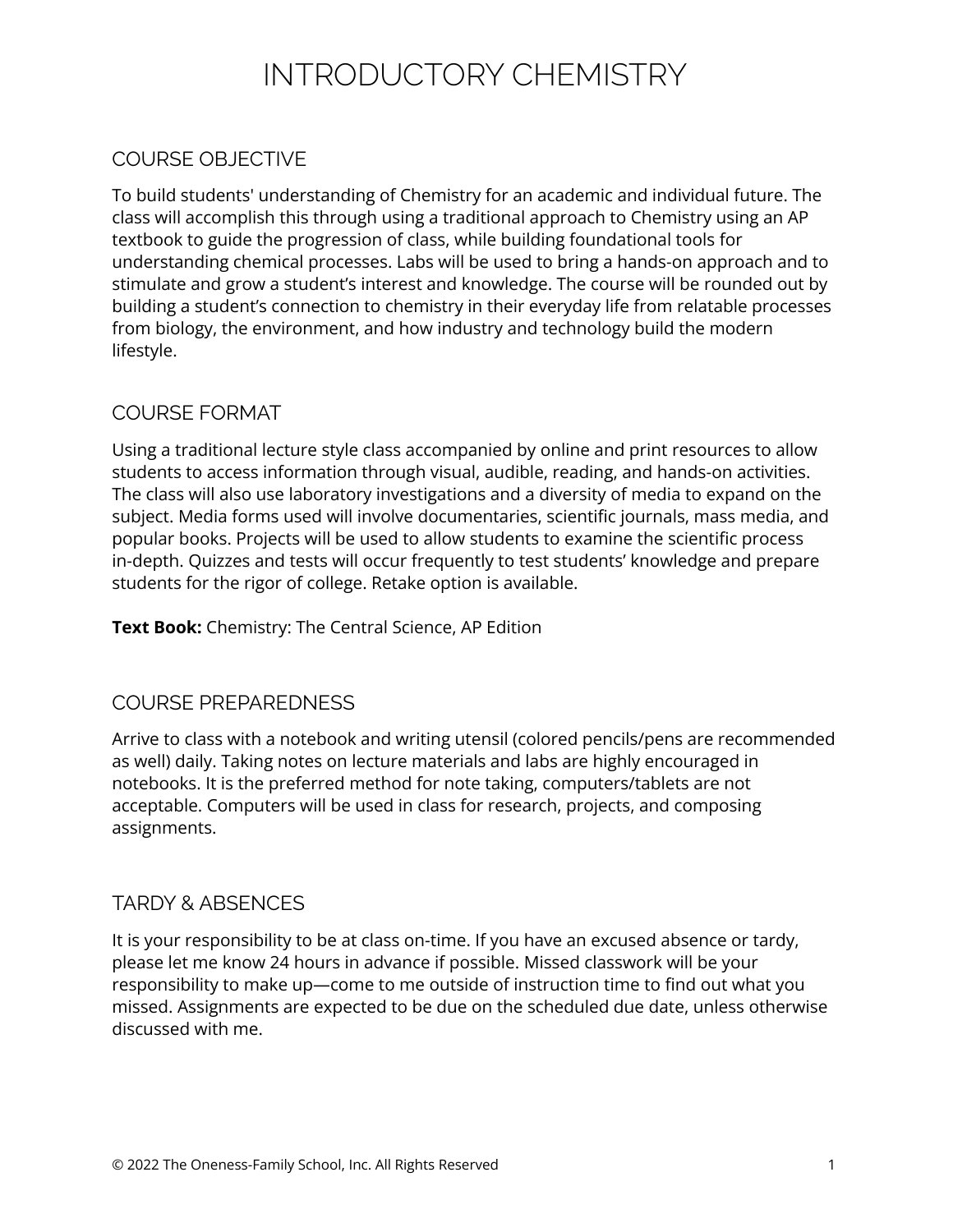### **TECHNOLOGY**

The use of computers, tablets, cell phones, etc. are not permitted in class unless otherwise specified by the instructor.

| <b>Week</b>    | <b>Subtopics</b>             | <b>Assignments</b>                  |
|----------------|------------------------------|-------------------------------------|
| 1              | Intro, Units, and            | <b>Basic Measurements with</b>      |
|                | Measuring                    | Lab Equipment                       |
| $\overline{2}$ | Periodic Table               | Get to Know the Elements            |
| $\overline{3}$ | Atomic Structure             | <b>Coloring Sheets</b>              |
| $\overline{4}$ | Molecules and lons           | <b>LEGO Molecule Building</b>       |
| $\overline{5}$ | Stoichiometry                | <b>Basic Chemical Reactions</b>     |
| 6              | <b>Chemical Reactions</b>    | <b>Basic Chemical Reactions (2)</b> |
| 7              | <b>Aqueous Reactions</b>     | <b>Precipitation Experiments</b>    |
| 8              | Thermochemistry              | Heat In, Heat Out                   |
| 9              | <b>Electronic Structure</b>  | None                                |
| 10             | Periodic Properties and      | None                                |
|                | Elements                     |                                     |
| 11             | <b>Chemical Bonds</b>        | None                                |
| 12             | Chemical Bonds,              | Making Molecules                    |
|                | Continued                    |                                     |
| 13             | Review                       | None                                |
| 14             | Gases                        | <b>DIssolved Gases</b>              |
| 15             | Liquids                      | None                                |
| 16             | Solids                       | <b>None</b>                         |
| 17             | Solutions                    | <b>Advanced Precipitation</b>       |
| 18             | Chemical Equilibrium         | None                                |
| 19             | <b>Acids and Bases</b>       | None                                |
| 20             | <b>Acids and Bases</b>       | <b>Finding Neutral</b>              |
|                | Continued                    |                                     |
| 21             | Chemistry of the             | <b>Water and Soil Chemistry</b>     |
|                | Environment                  |                                     |
| 22             | Chemistry of the             | None                                |
|                | <b>Environment Continued</b> |                                     |
| 23             | ElectroChemistry             | None                                |
| 24             | Nuclear Chemistry            | None                                |
| 25             | Review                       | None                                |

#### LEARNING SCHEDULE